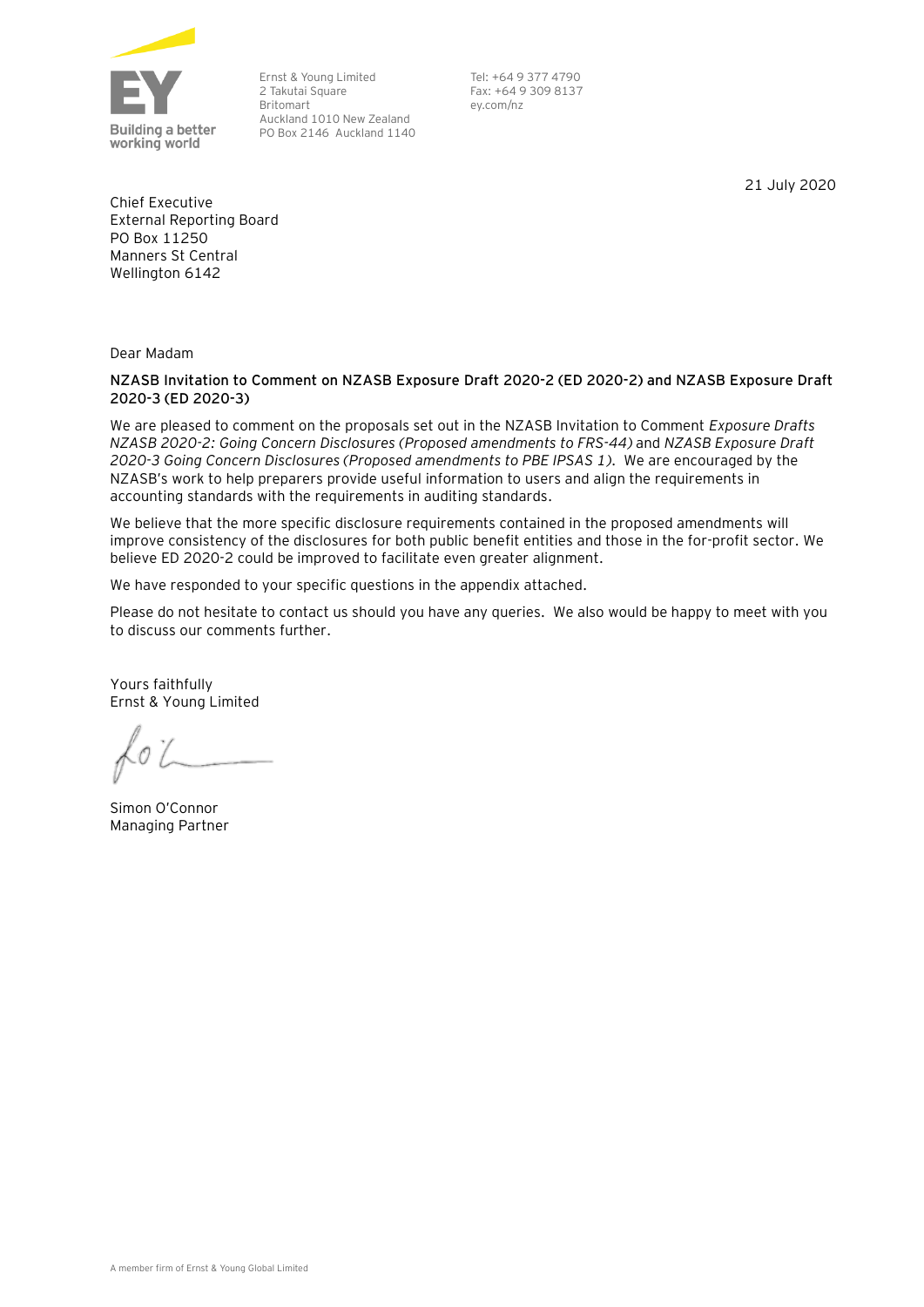

# **Appendix A – Response to specific ITC questions**

# *Question 1. Do you agree with the proposal to introduce more specific disclosure requirements when the going concern assessment has involved the consideration of material uncertainties? If you disagree, please explain why.*

We support the NZASB's proposal to amend FRS 44 and PBE IPSAS 1 to introduce more specific disclosure requirements when an entity's going concern assessment has involved the consideration of material uncertainties. We believe users of the financial statements will benefit from the increased disclosures and the resulting increase in comparability of the financial statements. Information regarding the events or conditions giving rise to the material uncertainty and how an entity plans to mitigate the effect of those uncertainties will provide useful information to readers.

Disclosing that a material uncertainty could result in the entity being unable to realise assets and discharge its liabilities in the normal course of business will highlight the significance of the existence of the material uncertainty to the reader. We believe it will be important for entities to apply the requirements in FRS 44 para 12A.1 and PBE IPSAS 1 para 41.1 only when it is clear there are material uncertainties. Therefore, distinguishing between when an uncertainty is material and when an uncertainty is not material, but required significant judgement to reach that conclusion, may be difficult. The inclusion of an example, highlighting how an event or condition can require significant judgement, but is not a material uncertainty would be useful. Any examples could consider highlighting the likelihood of an event or condition occurring and the significance of the event.

We support the alignment of the requirements in accounting standards with the requirements in auditing standards for auditors to assess the adequacy of going concern disclosures. Given it is those charged with governance who are ultimately responsible for providing reliable and relevant information in the financial statements, aligning auditing requirements with NZ IFRS and PBE Standards requirements removes ambiguity around what must be disclosed.

We believe the proposed ED 2020-2 could be improved by prescribing the specific minimum period in the future to be considered when making the going concern assessment. PBE IPSAS 1 and the auditing standards require that the period to be considered when making the assessment as to an entity's ability to continue as a going concern is at least 12 months following the approval of the financial statements. However, NZ IAS 1 refers to the period 12 months following the end of the reporting period. NZ IAS 10 refers to the requirement to continuously assess the going concern assumption up until the date of authorisation of the financial statements, but it doesn't make it clear that this requires consideration of at least 12 months from the date of authorisation of the financial statements. We see no specific reason for a difference between for-profit and PBE standards for financial reporting. As such, NZASB may consider clarifying the requirement that this period is at least 12 months following the date the financial statements are authorised for issue.

### *Question 2. Do you agree with the proposal to introduce more specific disclosure requirements when the going concern assessment has led to the conclusion that there are no material uncertainties, but significant judgement has been applied in reaching that conclusion? If you disagree, please explain why.*

We agree with the proposals. The ability of an entity to continue as a going concern is a fundamental assumption in preparing financial statements. Where this assessment requires significant judgement, it is important that users of the financial statements are aware of this fact. It is also important that users understand management's rationale in reaching the conclusion that no material uncertainty exists. These additional details may provide useful input to inform the thinking of the users. Having it clearly stated in FRS 44 / PBE IPSAS 1 will support the appropriate disclosure.

As noted above, we believe it could be difficult to distinguish between when there is a material uncertainty and when there is no material uncertainty, but that significant judgement was required, and thus believe an example should be included.